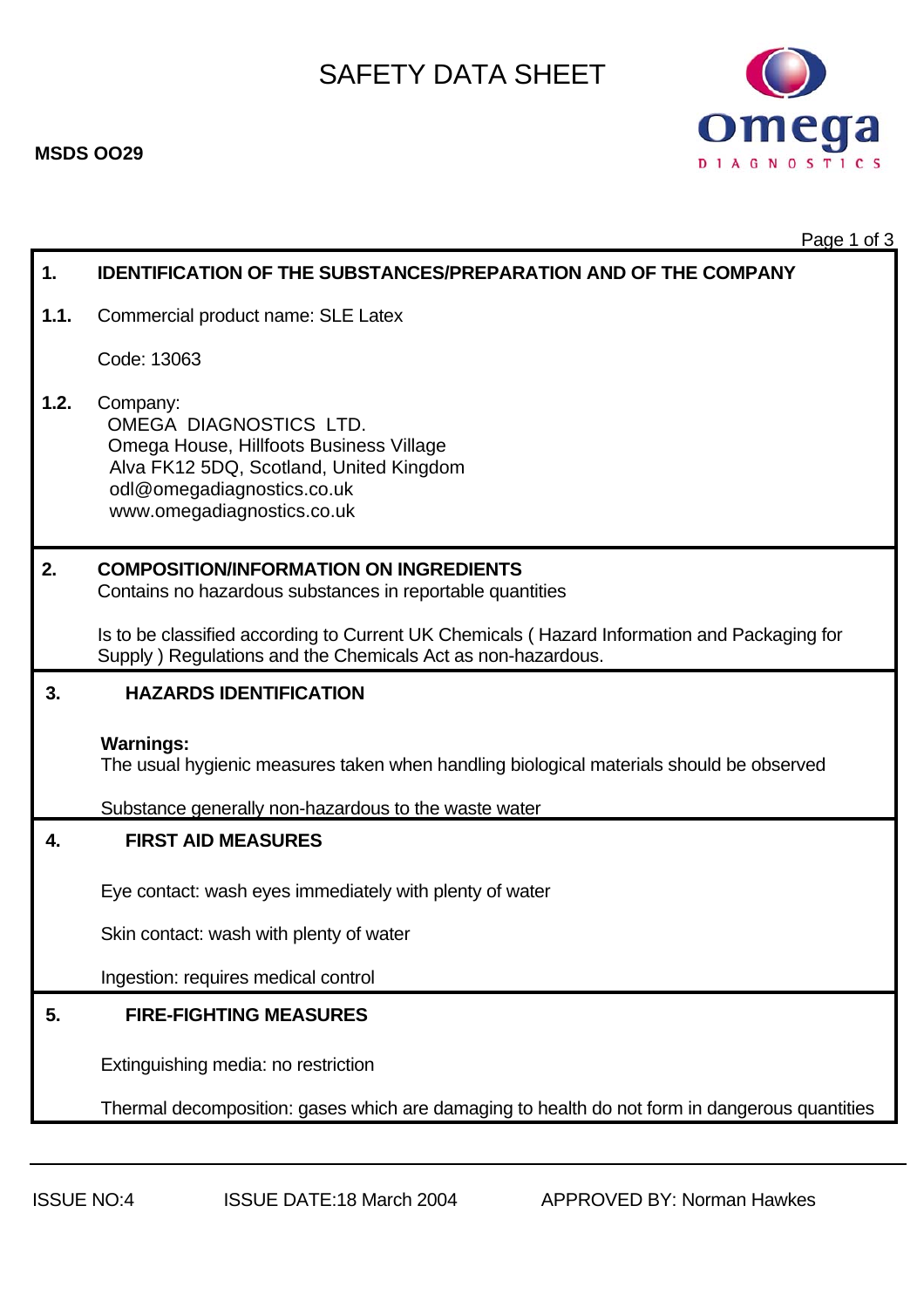#### **Commercial product name**: SLE Latex Code: 13063

| 6.   | <b>ACCIDENTAL RELEASE MEASURES</b>                                                                                                                                                                                                                                                                                    |
|------|-----------------------------------------------------------------------------------------------------------------------------------------------------------------------------------------------------------------------------------------------------------------------------------------------------------------------|
|      | After spillage: can be washed off with plenty of water                                                                                                                                                                                                                                                                |
|      | Absorbent material: not necessary                                                                                                                                                                                                                                                                                     |
|      | Special measures to limit damage are not necessary                                                                                                                                                                                                                                                                    |
| 7.   | <b>HANDLING AND STORAGE</b>                                                                                                                                                                                                                                                                                           |
| 7.1. | Handling: no special requirements                                                                                                                                                                                                                                                                                     |
| 7.2. | <b>Storage:</b> store in tightly closed containers under cool conditions                                                                                                                                                                                                                                              |
|      | Do not store together: no restrictions                                                                                                                                                                                                                                                                                |
| 8.   | <b>EXPOSURE CONTROL/PERSONAL PROTECTION</b>                                                                                                                                                                                                                                                                           |
|      | Respiratory protection: none<br>Eye protection: none<br>Hand protection: disposable gloves                                                                                                                                                                                                                            |
| 9.   | PHYSICAL AND CHEMICAL PROPERTIES                                                                                                                                                                                                                                                                                      |
|      | <b>Physical state: Latex Solution</b><br><b>Colour: White</b><br><b>Odour: Odourless</b><br>pH value: 7.4<br>Boiling point: N/A<br>Melting point: N/A<br>Flash point: N/A<br>Ignition temperature: N/A<br>Explosion limits: N/A<br>Vapour pressure: N/A<br>Density: N/A<br>Solubility in water: N/A<br>Viscosity: N/A |
| 10.  | <b>STABILITY AND REACTIVITY</b>                                                                                                                                                                                                                                                                                       |
|      |                                                                                                                                                                                                                                                                                                                       |

Hazardous reactions: none known when used appropriately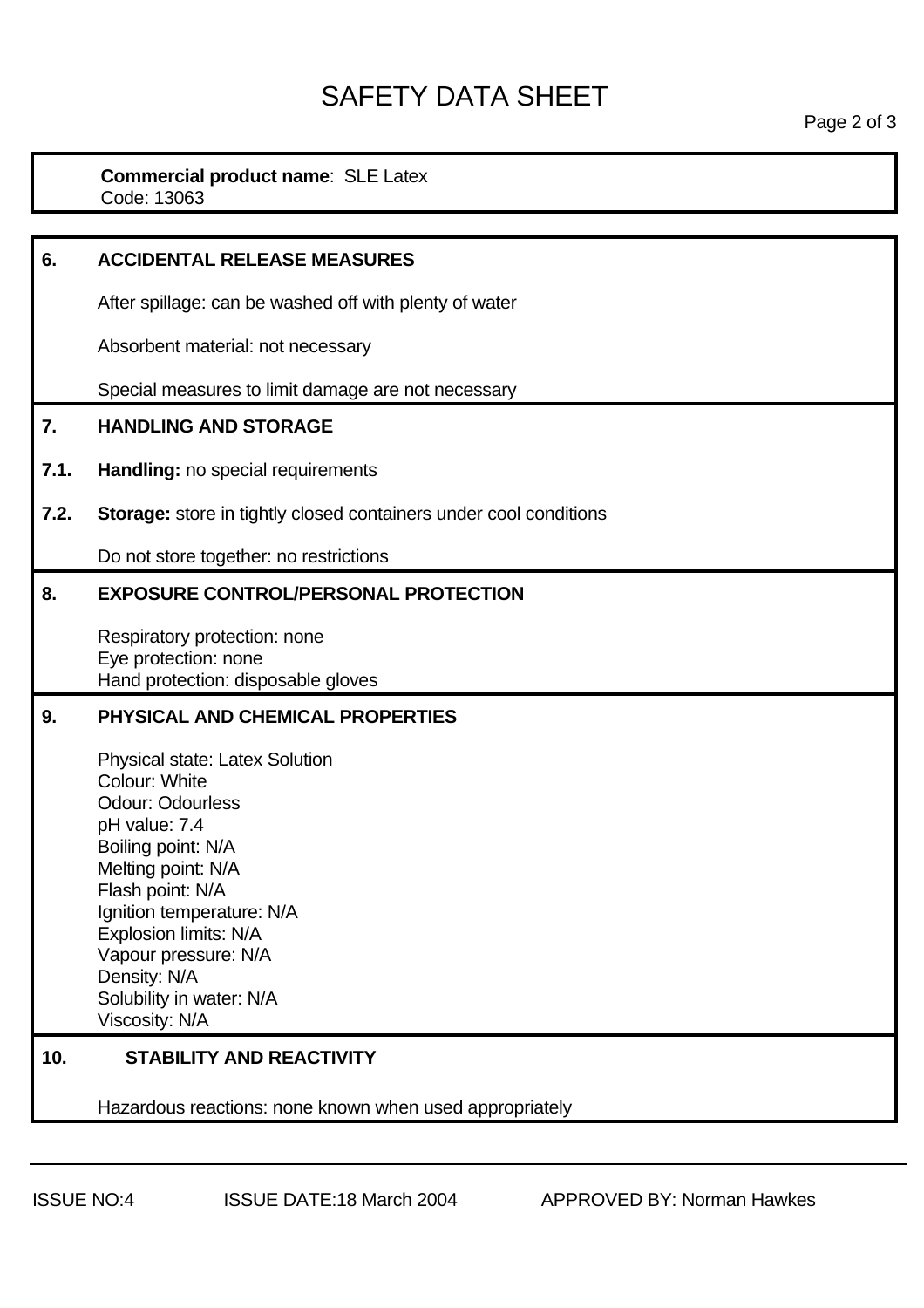Page 3 of 3

#### **Commercial product name:** SLE Latex Code: 13063

### **11. TOXICOLOGICAL INFORMATION**  LD50 oral: not known LD50: not known LD50 skin: not known LD50 inhalation: not known Toxicological information: not known **12. ECOLOGICAL INFORMATION**  Water hazard class: irrelevant **13. DISPOSAL CONSIDERATIONS**  No special waste-handling cautions needed. Accordance with local regulations should be observed **14. TRANSPORT INFORMATION**  This product is not subject to current regulations for transportation of hazardous goods **15. REGULATORY INFORMATION**  This product does not require special labelling, in accordance with the appropriate EC directives **16. OTHER INFORMATION**  This product is intended for in vitro diagnostic use only. Not for use in humans The information herein is believed to be correct as of the date hereof and excludes any guarantee related with the final use given to the product, being the recipient the last responsible for observing

the local laws applicable in each case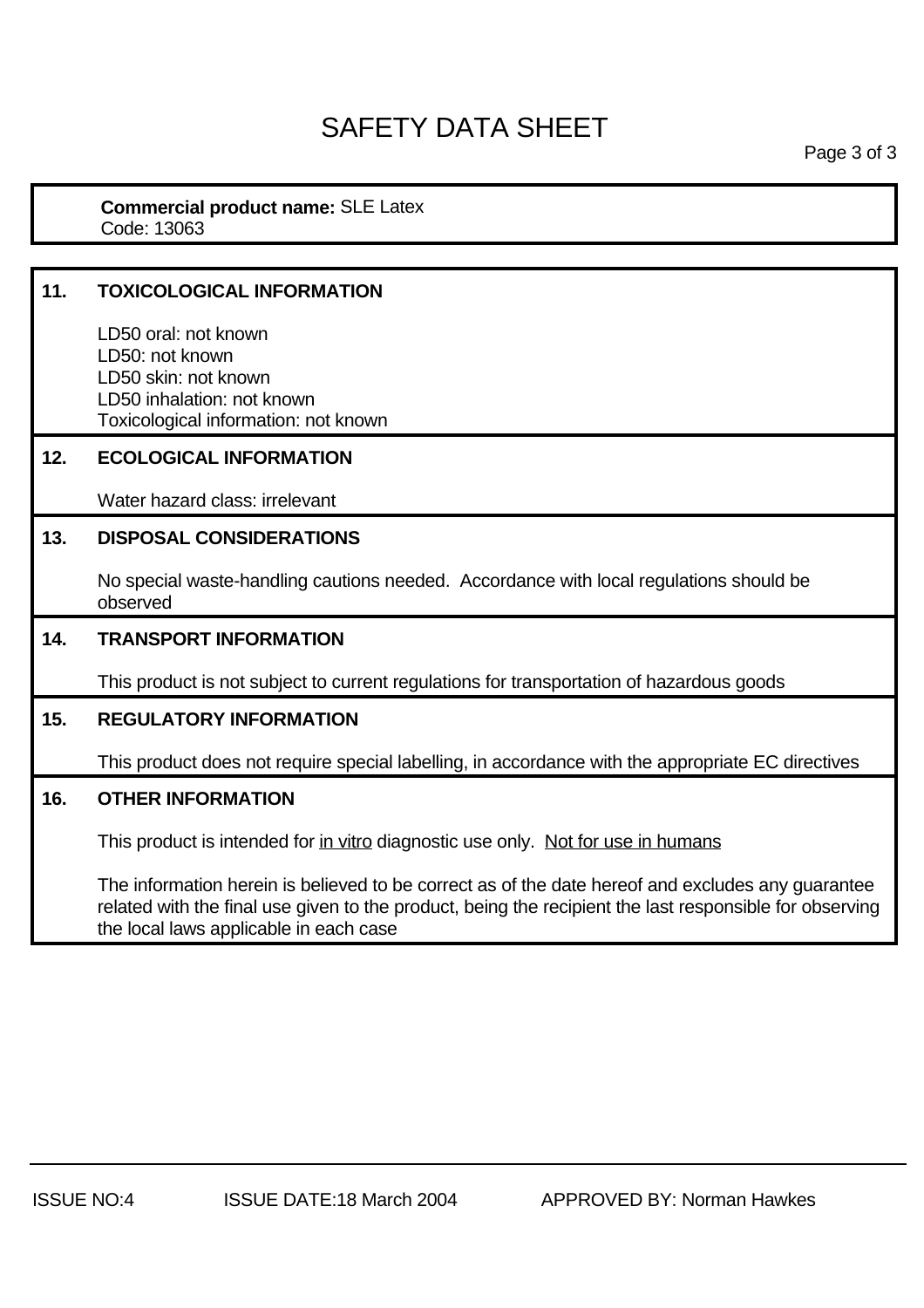**MSDS 003** 

## SAFETY DATA SHEET



Page 1 of 3

| 1.   | <b>IDENTIFICATION OF THE SUBSTANCES/PREPARATION AND OF THE COMPANY</b>                                                                                                                                                                                                                                                                                                                                                                                                                                                        |
|------|-------------------------------------------------------------------------------------------------------------------------------------------------------------------------------------------------------------------------------------------------------------------------------------------------------------------------------------------------------------------------------------------------------------------------------------------------------------------------------------------------------------------------------|
| 1.1. | Commercial product name: SLE Positive Control                                                                                                                                                                                                                                                                                                                                                                                                                                                                                 |
|      | Code: 13073                                                                                                                                                                                                                                                                                                                                                                                                                                                                                                                   |
| 1.2. | Company:<br>OMEGA DIAGNOSTICS LTD.<br>Omega House, Hillfoots Business Village<br>Alva FK12 5DQ, Scotland, United Kingdom<br>odl@omegadiagnostics.co.uk<br>www.omegadiagnostics.co.uk                                                                                                                                                                                                                                                                                                                                          |
| 2.   | <b>COMPOSITION/INFORMATION ON INGREDIENTS</b><br>Contains no hazardous substances in reportable quantities<br>Is to be classified according to Current UK Chemicals (Hazard Information and Packaging for<br>Supply) Regulations and the Chemicals Act as non-hazardous.                                                                                                                                                                                                                                                      |
| 3.   | <b>HAZARDS IDENTIFICATION</b><br><b>Warnings:</b><br>The usual hygienic measures taken when handling biological materials should be observed<br>Substance generally non-hazardous to the waste water<br>Only blood from donors proven to have no antibodies against HIV I, HIV II, HCV and HBsAg, with<br>the FDA-licenced tests, is used in the manufacture of this product. Since, nevertheless, the risk of<br>infection cannot be fully precluded, the product must be handled with the same care as a patient<br>sample. |
| 4.   | <b>FIRST AID MEASURES</b><br>Eye contact: wash eyes immediately with plenty of water<br>Skin contact: wash with plenty of water<br>Ingestion: requires medical control                                                                                                                                                                                                                                                                                                                                                        |
| 5.   | <b>FIRE-FIGHTING MEASURES</b><br>Extinguishing media: no restriction                                                                                                                                                                                                                                                                                                                                                                                                                                                          |
|      | Thermal decomposition: gases which are damaging to health do not form in dangerous quantities                                                                                                                                                                                                                                                                                                                                                                                                                                 |
|      |                                                                                                                                                                                                                                                                                                                                                                                                                                                                                                                               |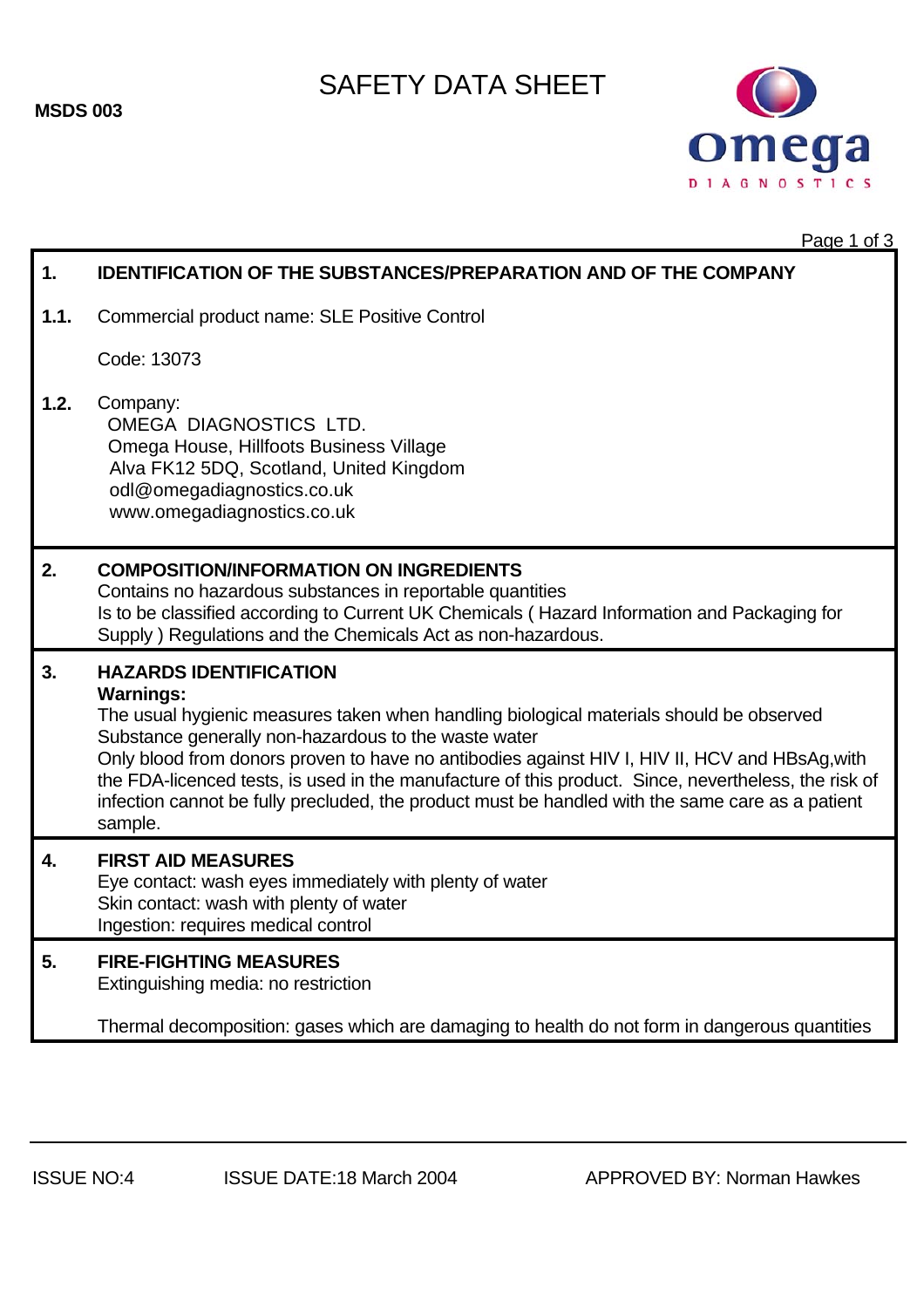#### **Commercial product name:** SLE Positive Control Code: 13073

| 6.   | <b>ACCIDENTAL RELEASE MEASURES</b>                                                                                                                                                                                                                                                                                   |
|------|----------------------------------------------------------------------------------------------------------------------------------------------------------------------------------------------------------------------------------------------------------------------------------------------------------------------|
|      | After spillage: can be washed off with plenty of water<br>Absorbent material: not necessary<br>Special measures to limit damage are not necessary                                                                                                                                                                    |
| 7.   | <b>HANDLING AND STORAGE</b>                                                                                                                                                                                                                                                                                          |
| 7.1. | Handling: no special requirements                                                                                                                                                                                                                                                                                    |
| 7.2. | <b>Storage:</b> store in tightly closed containers under cool conditions<br>Do not store together: no restrictions                                                                                                                                                                                                   |
| 8.   | <b>EXPOSURE CONTROL/PERSONAL PROTECTION</b>                                                                                                                                                                                                                                                                          |
|      | Respiratory protection: none<br>Eye protection: none<br>Hand protection: disposable gloves                                                                                                                                                                                                                           |
| 9.   | PHYSICAL AND CHEMICAL PROPERTIES                                                                                                                                                                                                                                                                                     |
|      | Physical state: Liquid<br><b>Colour: Opalescent</b><br><b>Odour: Odourless</b><br>pH value: 7.4<br>Boiling point: N/A<br>Melting point: N/A<br>Flash point: N/A<br>Ignition temperature: N/A<br>Explosion limits: N/A<br>Vapour pressure: N/A<br>Density: N/A<br>Solubility in water: Very soluble<br>Viscosity: N/A |
| 10.  | <b>STABILITY AND REACTIVITY</b>                                                                                                                                                                                                                                                                                      |
|      | Hazardous reactions: none known when used appropriately                                                                                                                                                                                                                                                              |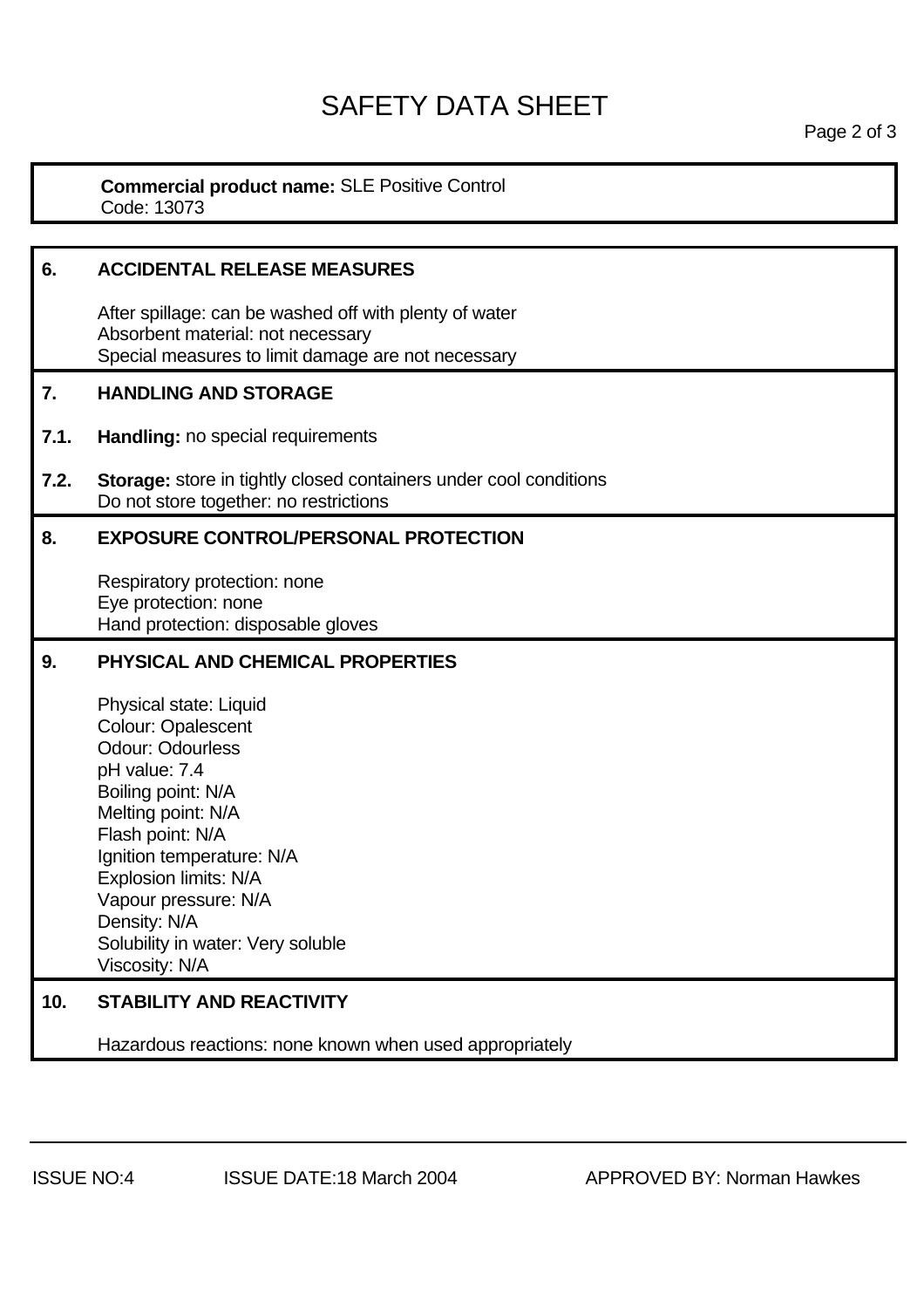Page 3 of 3

#### **Commercial product name:** SLE Positive Control Code: 13073

## **11. TOXICOLOGICAL INFORMATION**  LD50 oral: not known LD50: not known LD50 skin: not known LD50 inhalation: not known Toxicological information: not known **12. ECOLOGICAL INFORMATION**  Water hazard class: irrelevant **13. DISPOSAL CONSIDERATIONS**  No special waste-handling cautions needed. Accordance with local regulations should be observed **14. TRANSPORT INFORMATION**  This product is not subject to current regulations for transportation of hazardous goods **15. REGULATORY INFORMATION**  This product does not require special labelling, in accordance with the appropriate EC directives **16. OTHER INFORMATION**  This product is intended for in vitro diagnostic use only. Not for use in humans The information herein is believed to be correct as of the date hereof and excludes any guarantee

related with the final use given to the product, being the recipient the last responsible for observing the local laws applicable in each case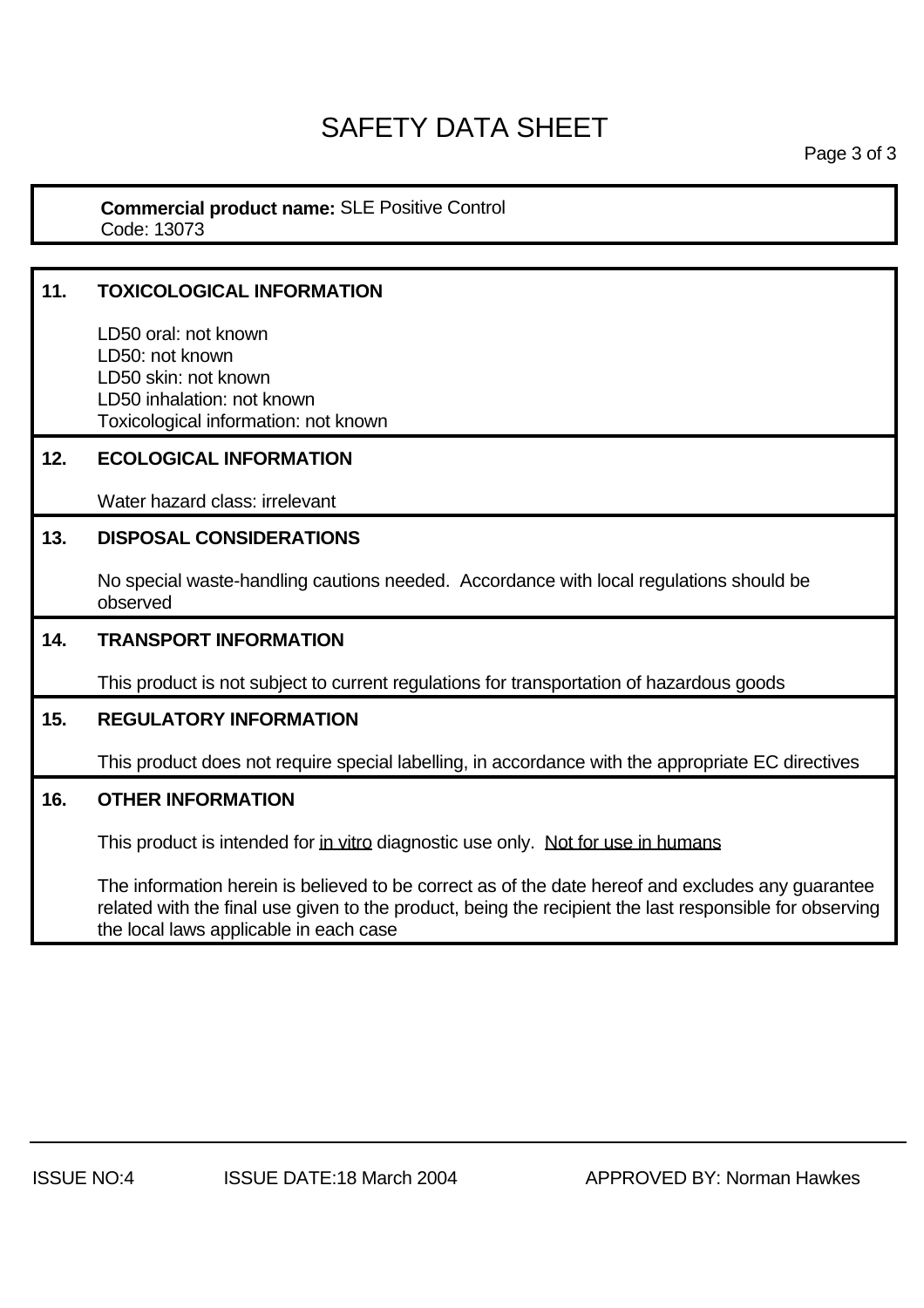

Page 1 of 3

| 1.   | <b>IDENTIFICATION OF THE SUBSTANCES/PREPARATION AND OF THE COMPANY</b>                                                                                                                                                                                                                                                                                                                                                                                                                                                        |
|------|-------------------------------------------------------------------------------------------------------------------------------------------------------------------------------------------------------------------------------------------------------------------------------------------------------------------------------------------------------------------------------------------------------------------------------------------------------------------------------------------------------------------------------|
| 1.1. | Commercial product name: SLE Negative Control                                                                                                                                                                                                                                                                                                                                                                                                                                                                                 |
|      | Code: 13000                                                                                                                                                                                                                                                                                                                                                                                                                                                                                                                   |
| 1.2. | Company:<br>OMEGA DIAGNOSTICS LTD.<br>Omega House, Hillfoots Business Village<br>Alva FK12 5DQ, Scotland, United Kingdom<br>odl@omegadiagnostics.co.uk<br>www.omegadiagnostics.co.uk                                                                                                                                                                                                                                                                                                                                          |
| 2.   | <b>COMPOSITION/INFORMATION ON INGREDIENTS</b><br>Contains no hazardous substances in reportable quantities<br>Is to be classified according to Current UK Chemicals (Hazard Information and Packaging for<br>Supply ) Regulations and the Chemicals Act as non-hazardous.                                                                                                                                                                                                                                                     |
| 3.   | <b>HAZARDS IDENTIFICATION</b><br><b>Warnings:</b><br>The usual hygienic measures taken when handling biological materials should be observed<br>Substance generally non-hazardous to the waste water<br>Only blood from donors proven to have no antibodies against HIV I, HIV II, HCV and HBsAg, with<br>the FDA-licenced tests, is used in the manufacture of this product. Since, nevertheless, the risk of<br>infection cannot be fully precluded, the product must be handled with the same care as a patient<br>sample. |
| 4.   | <b>FIRST AID MEASURES</b><br>Eye contact: wash eyes immediately with plenty of water<br>Skin contact: wash with plenty of water<br>Ingestion: requires medical control                                                                                                                                                                                                                                                                                                                                                        |
| 5.   | <b>FIRE-FIGHTING MEASURES</b><br>Extinguishing media: no restriction<br>Thermal decomposition: gases which are damaging to health do not form in dangerous quantities                                                                                                                                                                                                                                                                                                                                                         |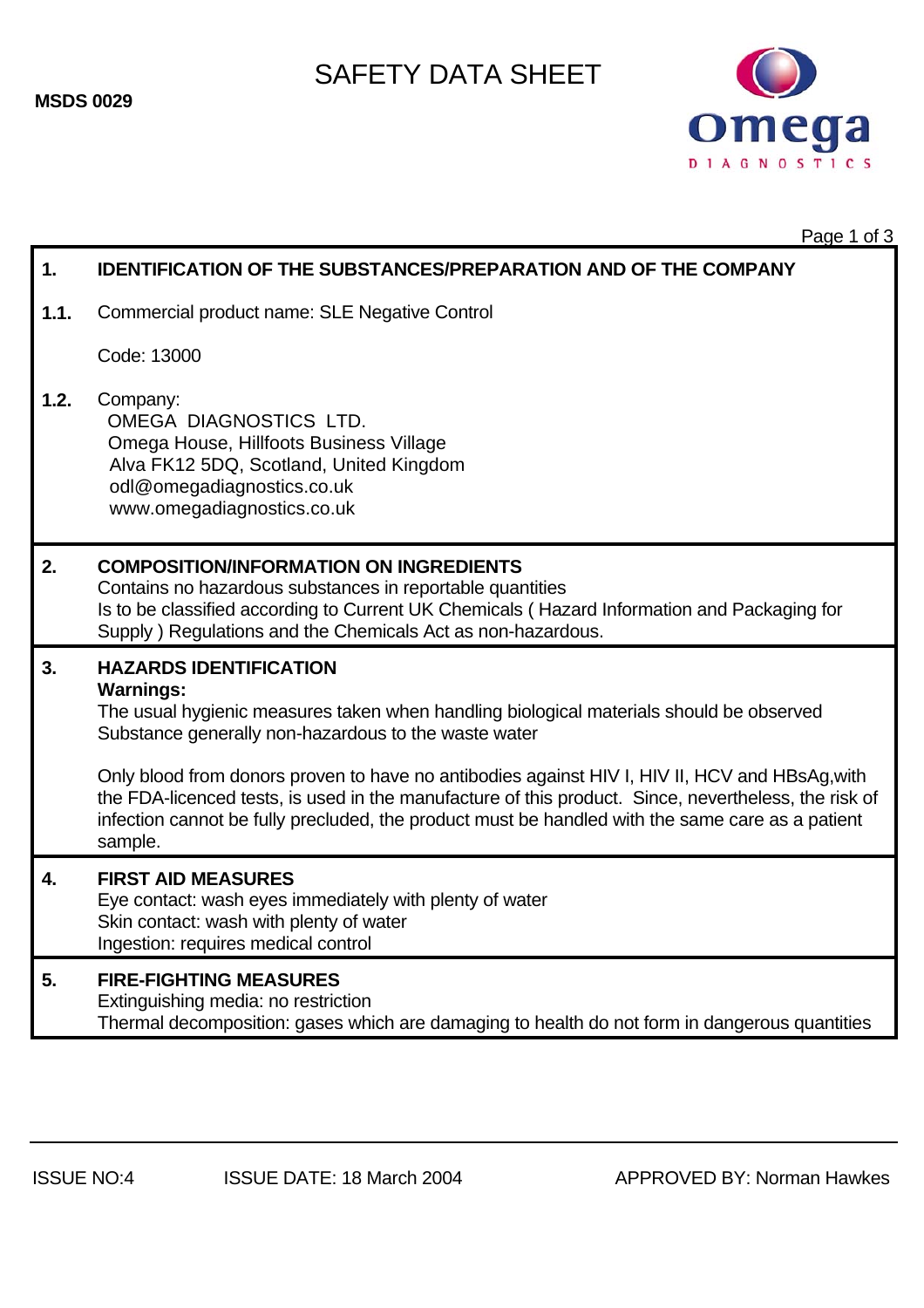# SAFETY DATA SHEET<br>Page 2 of 3

**Commercial product name:** SLE Negative Control Code: 13000

| 6.   | <b>ACCIDENTAL RELEASE MEASURES</b>                                                                                                                                                                                                                                                                                                                |
|------|---------------------------------------------------------------------------------------------------------------------------------------------------------------------------------------------------------------------------------------------------------------------------------------------------------------------------------------------------|
|      | After spillage: can be washed off with plenty of water                                                                                                                                                                                                                                                                                            |
|      | Absorbent material: not necessary                                                                                                                                                                                                                                                                                                                 |
|      | Special measures to limit damage are not necessary                                                                                                                                                                                                                                                                                                |
| 7.   | <b>HANDLING AND STORAGE</b>                                                                                                                                                                                                                                                                                                                       |
| 7.1. | Handling: no special requirements                                                                                                                                                                                                                                                                                                                 |
| 7.2. | Storage: store in tightly closed containers under cool conditions                                                                                                                                                                                                                                                                                 |
|      | Do not store together: no restrictions                                                                                                                                                                                                                                                                                                            |
| 8.   | <b>EXPOSURE CONTROL/PERSONAL PROTECTION</b>                                                                                                                                                                                                                                                                                                       |
|      | Respiratory protection: none<br>Eye protection: none<br>Hand protection: disposable gloves                                                                                                                                                                                                                                                        |
| 9.   | PHYSICAL AND CHEMICAL PROPERTIES<br>Physical state: Liquid<br>Colour: Opalescent<br><b>Odour: Odourless</b><br>pH value: 7.4<br>Boiling point: N/A<br>Melting point: N/A<br>Flash point: N/A<br>Ignition temperature: N/A<br>Explosion limits: N/A<br>Vapour pressure: N/A<br>Density: N/A<br>Solubility in water: Very soluble<br>Viscosity: N/A |
| 10.  | <b>STABILITY AND REACTIVITY</b><br>Hazardous reactions: none known when used appropriately                                                                                                                                                                                                                                                        |